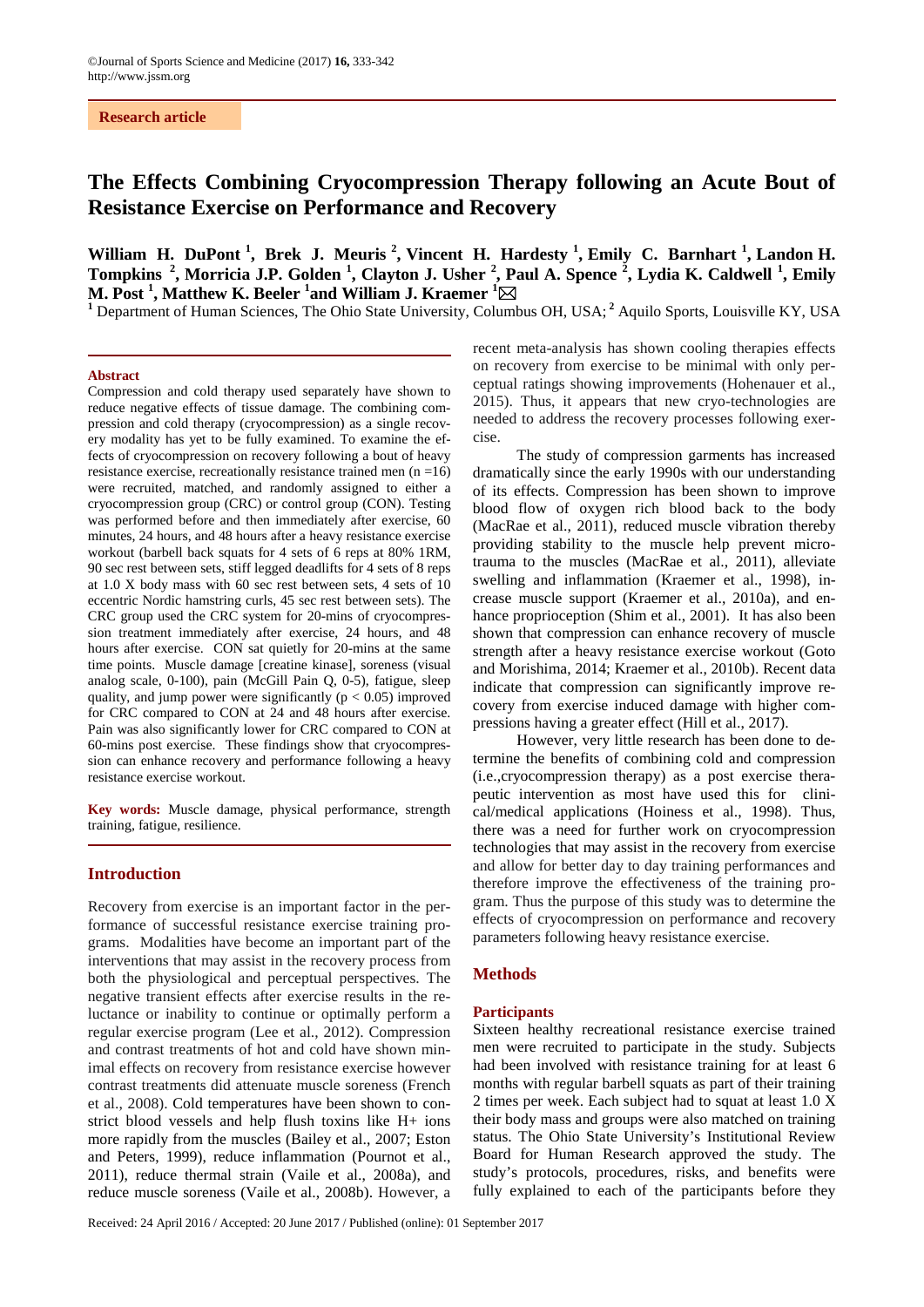signed the approved informed consent document. Baseline measurements were obtained and used to match subject pairs for age (yrs), height (cm), body mass (kg), strength (1RM barbell back squat), body composition (7 site skin fold), power (counter movement and squat jump), reaction time (Quick Board reaction test), and physical activity (International Physical Activity Questionnaire). From the matched pair participants were then randomly assigned to either the cryocompression (CRC) or the Control (CON) treatment groups. In subsequent analyses it was then demonstrated there were no significant differences between CRC and CON groups at baseline (see Table 1).

## **Study design**

Participants were familiarized with the testing protocols on a familiarization day and then allowed to subsequently come in to the laboratory again and practice each test as much as they wanted until they were comfortable with the testing procedures. We have found this minimizes any potential learning effects. Baseline measurements were obtained and used for matching purposes as noted before. Additionally, participants in the CRC group were also sized for proper fit of the Cryocompression pants.

Participants reported to the laboratory on 3 consecutive days for testing (see experimental design in Figure 1). On day 1 (PERF), participants performed an acute bout of resistance exercise (AHRET) and then 20 minutes of their respective treatment immediately following exercise. Blood samples were obtained to indirectly measure muscular damage before (PRE), immediately after (IP), and +60min after exercise. Perceptual measures were obtained before (PRE), 20 minutes (+20min) after and 60 minutes (+60min) after exercise. Before all performance testing participants were taken through a simple warm-up procedure that consisted of walking on a treadmill for 5 minutes and lower body dynamic stretches. Performance tests were measured before (PRE) and 60 minutes (+60min) after the exercise bout.

Twenty-four hours and again forty-eight hours after the exercise bout participants again reported to the laboratory. Again, a blood sample and perceptual measures were obtained, 20 minutes of respective treatment was administered, and then participants warmed-up and performance testing was again conducted.

#### **Cryocompression garment characteristics**

Aquilo Sports (Louisville, KY, USA) developed a novel portable therapy system that combines cryo and compression in one recovery modality system. The system we used was comprised of a wearable 3-layer compression garment lined with polyurethane flow channels situated between an outer compression layer and a soft inner layer (skin contact), and a control unit for circulating cooled water through sealed flow channels at a regulated temperature (see Figure 2).

#### **Table 1. Characteristics of the experimental participants. Data are means (±SD).**

| <b>Variables</b>                   | <b>Control Group (n=8)</b> | $CRC$ Group $(n=8)$ |
|------------------------------------|----------------------------|---------------------|
| Age $(yrs)$                        | 21.5(1.7)                  | 23.4 (2.2)          |
| Height $(m)$                       | 1.81(.09)                  | 1.77(.06)           |
| <b>Percent Body Fat</b>            | 11.3(3.7)                  | 12.4(3.5)           |
| <b>Relative Strength (kg/kgBW)</b> | 1.70(.29)                  | 1.60(.22)           |
| <b>Quickness Efficiency</b>        | .90(0.46)                  | .90(0.06)           |
| (#touches-errors/#tougches+errors) |                            |                     |
| Power $(W)$                        | 5066 (950)                 | 4891 (608)          |

CRC = Cryocompression. No significant differences between the groups.



**Figure 1. Study design.** Q = Questionnaire, BD = Blood Draw, CMJ = Counter Movement Jump, QB = Quick Board Reaction Test, CRC = Cryocompression, CON = Control, PERF = Resistance Exercise Workout and Performance Testing Day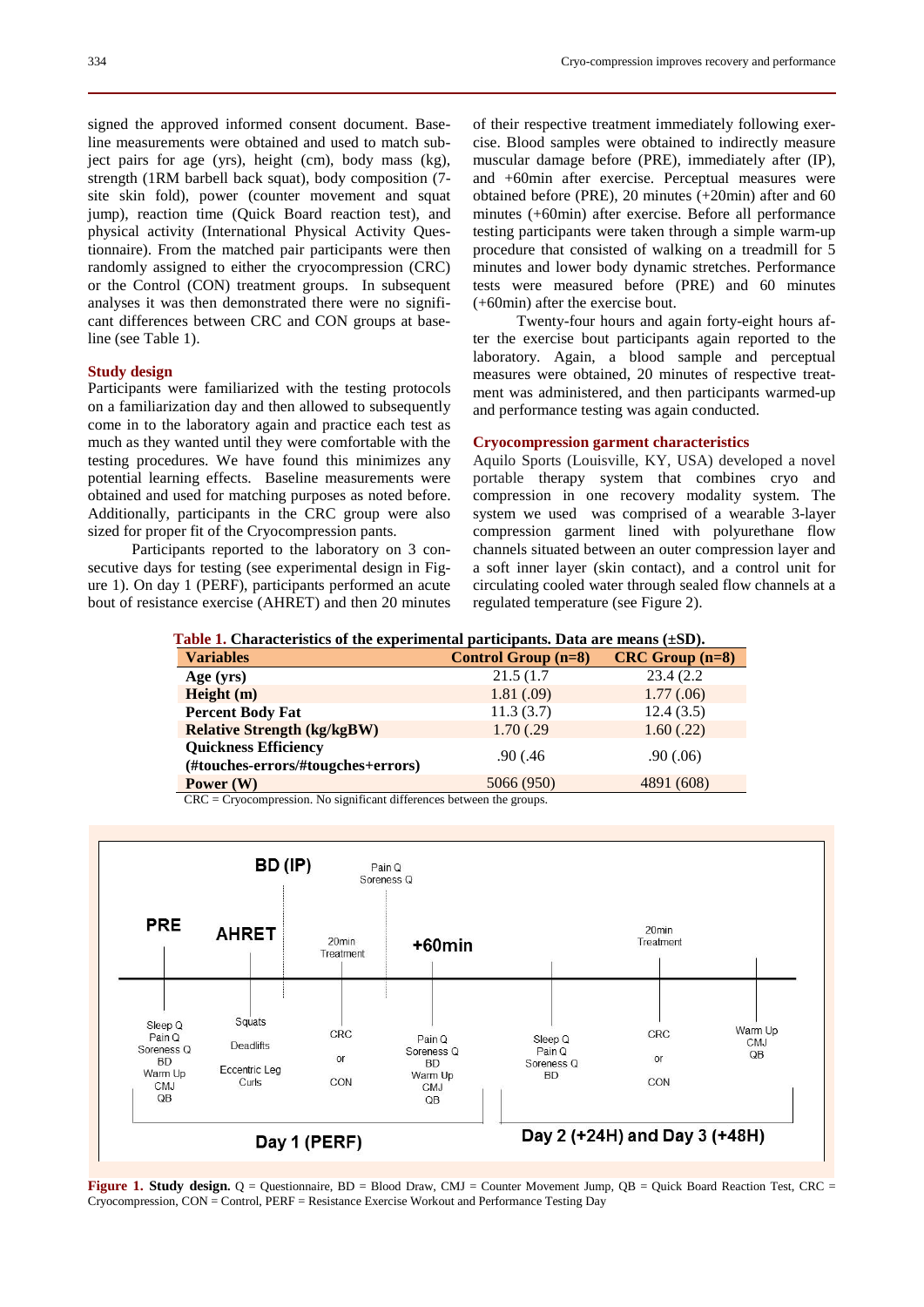

**Figure 2. The cyrocompression system comprised of a 9L volume reservoir and control unit (A) and a lower-body garment (B) with flow channels (not shown) to circulate cooled water (10o C) across the surface area of the legs and buttocks and to provide compression.**

Garment characteristics were validated for the study with skin surface area temperature (°C) during the treatment and post-treatment (20 minutes) was validated using an infrared thermometer (Nubee NUB8500H, Duarte, CA, USA). In order to determine skin temperature during the treatment, the garment was briefly opened on one leg with three measurements simultaneously recorded (front quadricep, back quadricep, and gastrocnemius). Consecutive measurements were taken on alternating legs to reduce cooling loss each time the garment was opened. Quadricep, patella (knee), and gastrocnemius (calf) compression (mmHg) was measured throughout the lower body (Microlab PicoPress, Nicolo, Italy) by compression sensors placed at each location.

The pressure-flow relationship (H-Q curve) demonstrated the ability to generate flow up to 3 L∙min-1 at inlet pressure of 12 psi. The experimental garment achieved targeted compression metrics and skin temperature with uniform cooling  $(10-12)$ ° C) across the lower body (see Figure 3). No device failures, leaks, or deterioration occurred during endurance, durability, and robustness testing or in its use in the experimental study.



**Figure 3. Equipment study on the different mechanical and engineering characteristics of the Cryocompression (CRC) System (Aquilo Sports, Louisville, KY, USA)**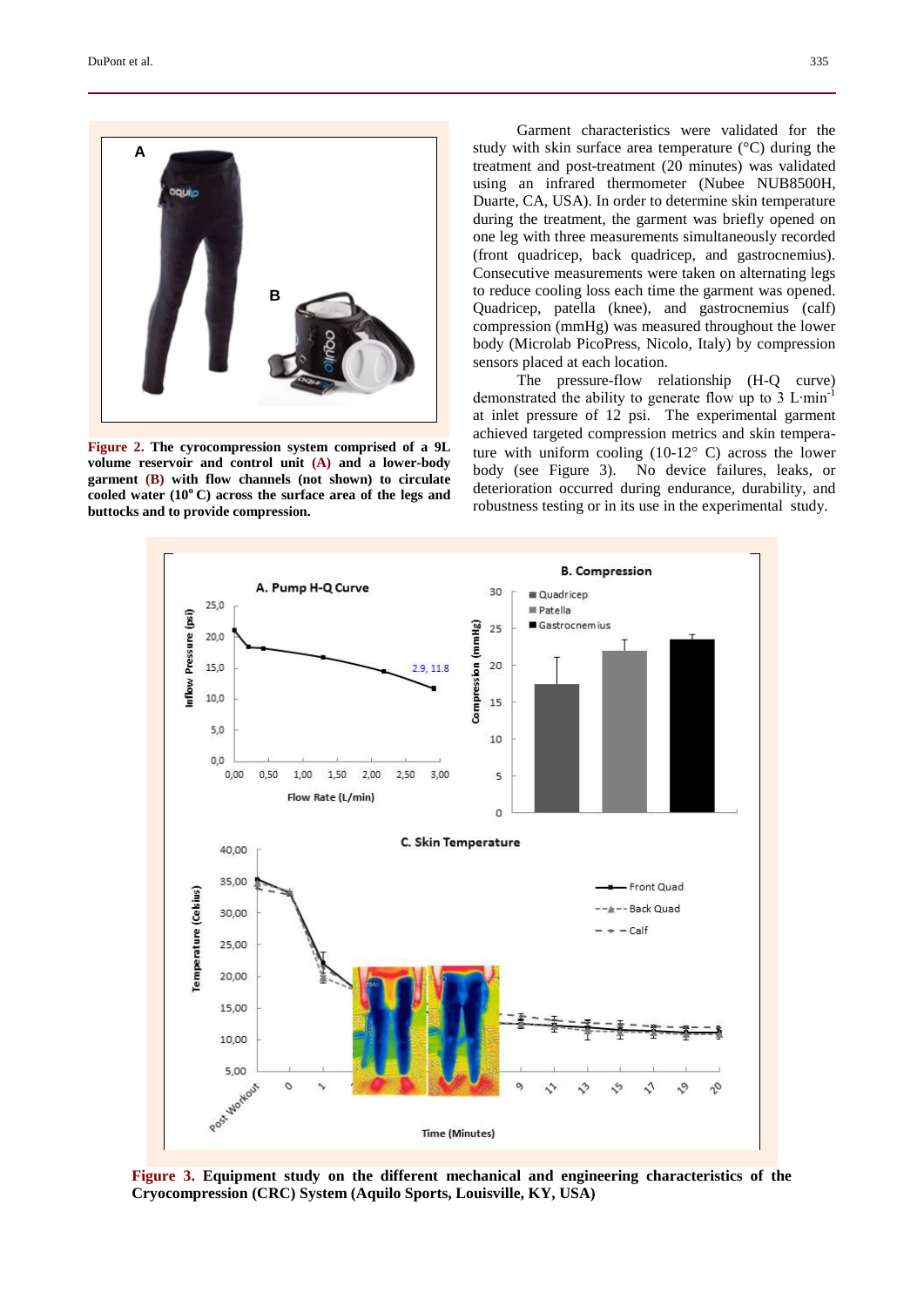## **Acute bout of resistance exercise**

The acute bout of heavy resistance exercise was designed to create muscular fatigue and moderate muscle tissue damage in the lower body musculature. It was a heavy resistance exercise protocol that many healthy recreationally resistance trained adults may perform during a typical workout. Therefore, participants performed barbell back squats for 4 sets of 6 repetitions at 80% of their one repetition maximum with 90 seconds rest between sets, followed by stiff legged deadlifts for 4 sets of 8 repetitions using 1.0 X body mass with 60 seconds rest between sets, followed by eccentric legs curls (Nordic hamstring curls) for 4 sets of 10 repetitions with 45 seconds rest between sets.

# **Blood draws and muscle damage biomarker**

A trained phlebotomist collected blood from the antecubital vein in the arm at PRE, IP, +60min, +24H, and +48H into serum 10ml vacutainers. Blood was allowed to sit at room temperature between 30-60 minutes to clot and then centrifuged using a Sorvall Legend XT centrifuge (Thermo Fisher Scientific Inc., Waltham, MA, USA) at 3000 rpm for 10 minutes and aliquoted into labeled 1.5ml micro centrifuge tubes. Samples were immediately placed in –80° C freezers for storage. After all testing was complete, frozen samples were thawed once and analyzed.

Total serum creatine kinase (CK) concentrations were used as an indirect biochemical marker of muscle fatigue and damage (Brancaccio et al., 2010). Creatine kinase concentrations were determined using Sekusui's creatine kinase-SL enzymatic assay (Sekisui Diagnostics, Lexington, MA, USA). All samples were measured in duplicate for absorbance at 340nm in a Biotek Synergy H1 monochromatic multi-mode plate reader (Biotek, Winooski, VT, USA). Intra-and inter-assay coefficients of variations for creatine kinase were < 10%.

#### **Perceptual measures**

Questionnaires were used at specific time points (see Figure 1) to measure participants sleep quality, soreness, pain, and mood states. The sleep quality visual analog scale (Wewers and Lowe, 1990) was administered at PRE, +24H, and +48H.: The soreness visual analog scale (Huskisson, 1974), McGill pain questionnaire (Melzack, 1975; Shacham, 1983), and the shortened profile of mood states (Shacham, 1983) were administered at PRE, +20min, +60min, +24H, and +48H.

#### **Countermovement jump power performance**

Maximal-effort countermovement jumps were performed to measure jump power (W). Participants performed 3 sets of 3 consecutive counter movement jumps (CMJ). Participants were instructed to begin in the upright position with their hands on their hips, begin with a downward movement by flexing at the knees and hips (eccentric phase) until their knee angle was approximately 90**°**, and then immediately extend their knees and hips to jump up in the air with maximal effort as high, hard and fast as they could. Upon landing participants were instructed to immediately repeat the procedure for the second jump without a pause, and then again upon landing repeat the

procedure for the third jump without a pause. Jump power data was collected using an Advanced Mechanical Technology Inc. (AMTI) force plate (Watertown, MA) with a sample rate of 200 Hz. Only the jump with the highest power output was selected for analysis. Jump power was analyzed using Accupower 2.0 software (AMTI, Watertown, MA, USA). Force plate analysis of power was based on the following methods. Power is calculated as the product of the resultant force signal and the resultant center of mass  $(CoM)$  velocity, Power = Force x Velocity where velocity is the resultant center of mass velocity. Center of mass velocity was calculated using the impulse-momentum relation. AccuPower calculates center of mass (CoM) velocity using the impulsemomentum relation,  $F\Delta t = m\Delta v$ , which when rearranged is  $\Delta V = F \Delta t / m$  where F = net force,  $\Delta t$  = change in time, m = body mass,  $\Delta V$ = change in velocity. Thus, for a given time interval (based upon sample rate), the change in CoM velocity equals the net force times the length of the time interval divided by the body mass.

#### **Reaction time**

Reaction time was measured using the Quick Board reaction test. The Quick Board system (The Quick Board, Memphis, TN, USA) is comprised of a footpad with 5 sensors placed equidistant from each other with two at the front of the footpad, two at the back of the footpad, and one in the middle of the footpad. In addition, there is an iPad (Apple Inc., Cupertino, CA) Quick Board application that presents the visual stimulus. The iPad is placed at eyelevel in front of the participant and connected to the footpad by a QBiAd interface cord. The footpad is replicated on the iPad and the sensors light up in a random order. Once the correct corresponding sensor is touched on the footpad the next sensor immediately lights up.

Participants began by standing on the footpad with their feet between the sensors, not touching any (operational defined as base) while looking at the iPad. Participants were instructed to the touch the corresponding sensor of the footpad that lit up on the iPad and then return to base before touching the next sensor that lit up. In addition, they had to touch the sensors on the left side footpad with their left foot and the sensors on the right side of the footpad with their right foot, but they could touch the middle sensor with either foot. Participants were also instructed to keep their eyes on the iPad rather than looking up and down between the iPad and their feet. Participants performed 3 sets of 20 touches with 30 seconds between each set. In this measure, the average of all trials was used for analysis.

## **Study controls to reduce confounding variables**

Participants were asked a series of compliance questions each day before testing to verify compliance with all study controls. All participants were in compliance for all testing days. Having experience with other muscle damage and soreness studies we used the same interview and log patterns for subjects to adhere to our out of laboratory guidelines (Kraemer et al., 2010c). Before performance and recovery testing began, urine specific gravity (USG) was measured before using a handheld refractometer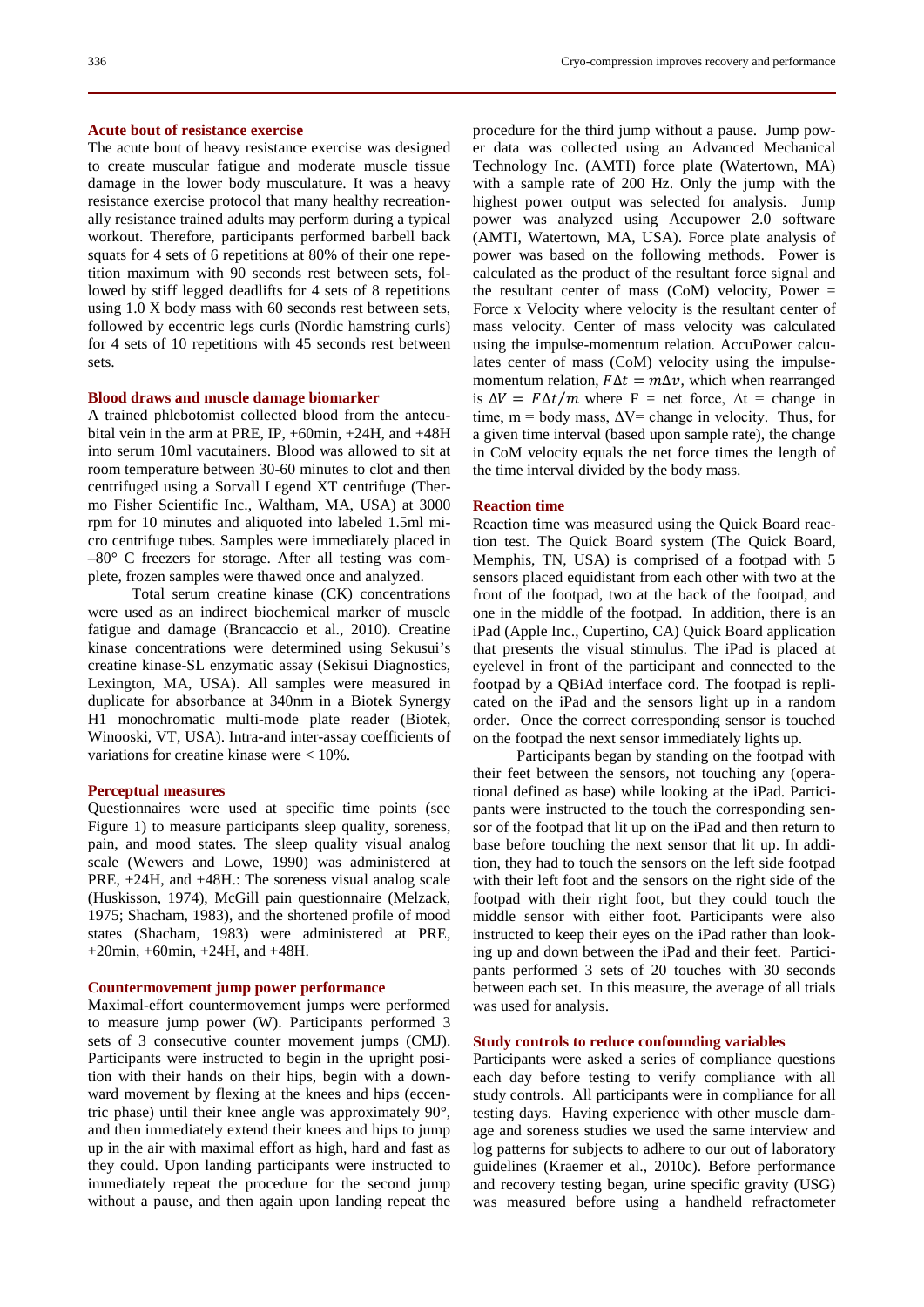(Reichert, New York, NY, USA) to ensure that participants were at a minimum level of hydration, USG  $\leq$ 1.020. If USG was > 1.020 participants sipped water and were periodically retested until USG  $\leq$  1.020. Participants arrived at the lab having fasted for at least 8 hours. In addition, participants recorded their diet, intake of all food and fluids, the 24 hours before day 1 of testing and replicated that diet on day 1 and day 2 after all testing was completed for that day. Participants were counseled and given specific instructions for recording their diets to help ensure accuracy and completeness of diet records*.* Participants were restricted from engaging in any exercise for the 72 hours prior to day 1 testing. In addition, they were restricted from engaging in any exercise outside of the study's exercise until after day 3 testing was completed. Participants were prohibited from using any recovery methods other than the experimental cryocompression treatment garment. Specifically, participants were restricted from the use of baths, hot tubs, showers  $> 10$ minutes, ice, compression, aspirin, or any other medication, drug, device or modality that might help with recovery remained in place until after completion of day 3 of testing. Twenty-four hours prior to day 1 testing and up until all testing was completed, participants were restricted from using alcohol and drugs. In addition, participants were screened and excluded if they had any injury or condition that could prevent them from full participation in all the study's procedures and protocols.

*Skin temperature*: To ensure that the experimental Cryocompression pants were working properly, lower body skin temperature of CRC group was measured at the beginning, + 10 minutes into, and right before the end of each 20-minute treatment. Using a FLIR ONE thermal camera attached to an iPhone, iPod or Android phone, thermal images with temperature readings were taken of participants' front and back. Any areas of the lower body garment outside the range of 10-12 °C were adjusted as needed to bring them back within range.

#### **Statistical analyses**

Data are presented as means and standard deviations (M±SD). Data were first tested for linear statistics assumptions. nQuery Advisor® software (Statistical Solutions, Saugus, MA) was used to determine that a group size of  $n = 8$  would be adequate to defend the 0.05 alpha level of significance with a Cohen probability level of at least 0.80. Assumptions for linear statistics were generally met, and when kurtosis or skewness was significantly greater than zero, data were re-analyzed after  $log_{10}$  transformation. If a similar outcome was found, the analysis on transformed data was disregarded. When Levene's test for equality of variance did not allow for the assumption of equal variance, analyses were conducted on adjusted data (via Levene's adjustment procedure). Variables not meeting those assumptions were logarithmically  $(log_{10})$  corrected and re-tested. Demographic characteristics between experimental groups were analyzed using an independent t-test. No significant differences were observed between the matched groups. Two-way ANOVA (group x time) with repeated measures was used to analyze all other experimental data. Where appropriate, Fisher's LSD post hoc tests were used to determine pairwise differences. Prior testing showed that ICCR test retest reliabilities for experimental tests were  $\geq$  0.93. Statistical significance was *a priori* defined as  $p \leq 0.05$ .

## **Results**

Examination of the countermovement vertical jump power (Figure 4A) demonstrated significant main treatment effects for time and experimental intervention. For the main effect for time all of the post workout values were significantly lower than their pre-exercise values. Subsequent post hoc analyses for treatment effects and interactions showed there were significant pairwise differences for jump power for CRC group which was significantly greater than CON at 24 and 48 hours after resistance.

Serum creatine kinase (CK) concentrations as an indirect measure of muscle tissue damage also demonstrated significant main effects for time and treatment. Significant increases were observed for time at all of the measurement time points from pre-exercise values for both experimental conditions (Figure 4B). Subsequent post hoc analyses treatment and interaction effects showed that there were significant pairwise comparisons showing significantly lower values for the CRC group 24 and 48 hours after exercise. For the McGill Pain measure, significant main effects for time and treatment were observed (Figure 4C). The main effect of time showed that all of the values for both treatment groups were significantly higher than the pre-values reported. Subsequent post hoc analyses for treatment and interaction effects demonstrated pairwise comparisons showing significantly lower values for the CRC group 60 minutes post exercise and at 24 hours, and 48 hours after the exercise session.

Muscle soreness using a visual analog scale showed significant main effects for time and treatment (Figure 4D). Both the 24 and 48 hr time points showed significant increases from the pre-exercise time point values. Treatment and interaction effects with observed at both the 24 and 48 hr time points with significantly lower soreness ratings for the CRC group being reported.

For quality of sleep the Sleep Scale ratings both showed significant main effects for time and treatment (Figure 4E). For the 24 and 48 hrs time points a significant reduction in sleep quality was observed in both groups. Treatment and interaction effects were observed with pairwise differences showing that CRC group reported significantly better sleep than the CON group at both time points after the exercise session.

The fatigue rating using the profile of Mood State (Figure 4 F) showed a significant main effect for time and treatments. For time significant increases above the pre value were observed in the CRC group for the postexercise and 24 hrs but not 48 hrs after the exercise session. For the CON group, significant increases were observed above the pre exercise values only 24 and 48 hrs after the exercise session. The treatment effects and interactions were observed with pairwise comparisons seen at post exercise with the CRC group being higher than the CON group but lower than the CON at both the 24 and 48 hrs measurement time points.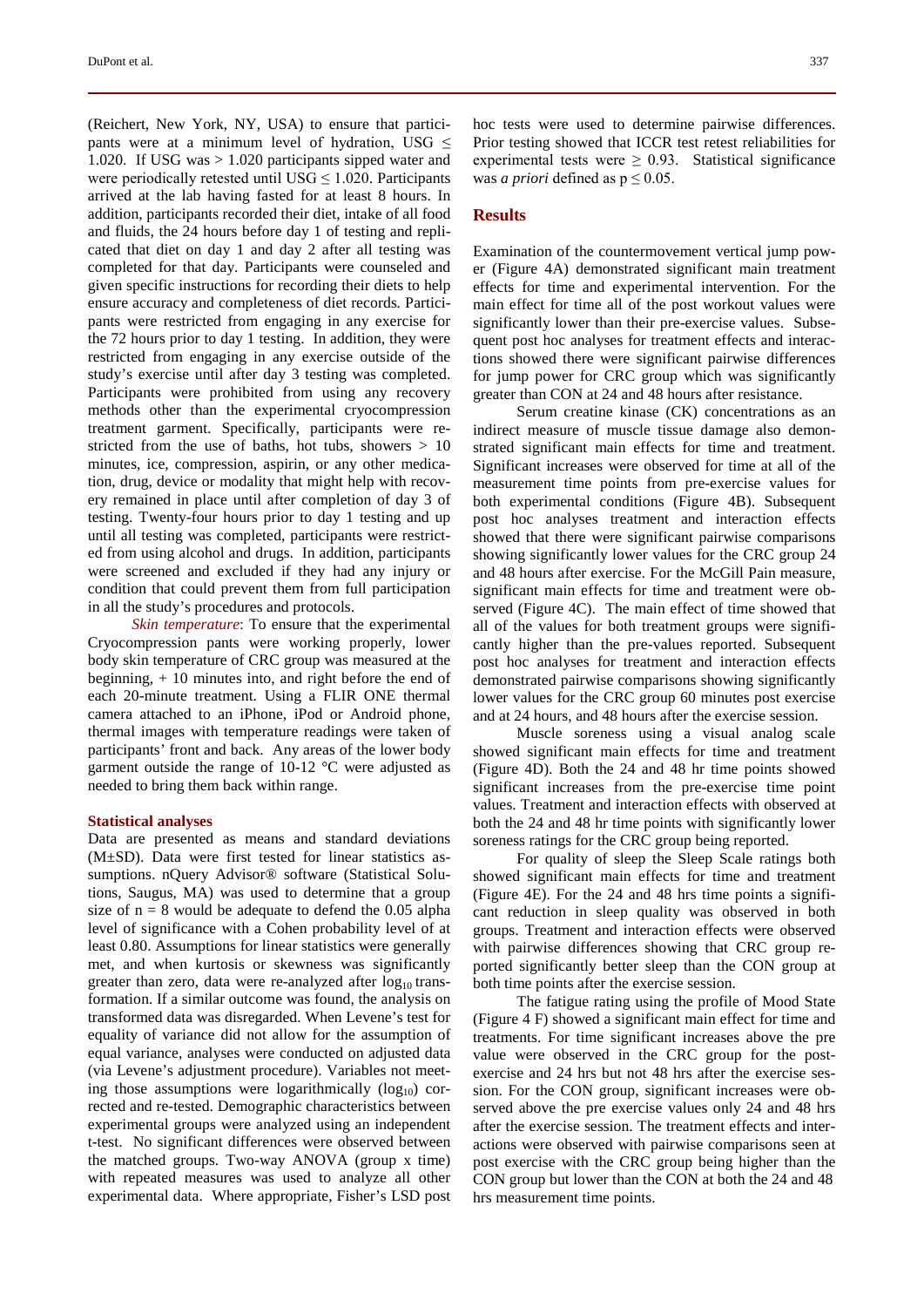

**Figure 4. Experimental values for jump performance, muscle damage, muscle soreness, pain, sleep quality and**  mood states (Means  $\pm$  SD)  $\#$  = P  $\leq$  0.05 from corresponding pre- values;  $*$  = P  $\leq$  0.05 from corresponding CON **treatment condition.**

**Table 2. The Quick Board parameters for reaction times to the visual light signals and the number of touches and errors in picking the wrong foot pad to touch. Data are means (±SD).**

|                                 | <b>Touches</b> |                                                                          | <b>Errors</b> |            |  |
|---------------------------------|----------------|--------------------------------------------------------------------------|---------------|------------|--|
|                                 | <b>CRC</b>     | <b>CON</b>                                                               | <b>CRC</b>    | <b>CON</b> |  |
| Pre                             | 29.0(3.5)      | 29.3(1.3)                                                                | 1.0(1.1)      | 1.3(1.6)   |  |
| Plus <sub>60</sub> min          | 28.6(3.2)      | 28.5(2.4)                                                                | 1.2(1.2)      | 1.3(1.9)   |  |
| Plus24H                         | 29.0(3.0)      | 29.5(1.9)                                                                | 1.0(1.0)      | .8(1.0)    |  |
| Plus48H                         | 28.9(3.5)      | 29.8(2.0)                                                                | .5(1.0)       | .5(.8)     |  |
| $\cdot$ $\sim$<br>.<br>$\cdots$ | $\sim$ $\sim$  | $\sim$ 100 $\sim$ 200 $\sim$ 300 $\sim$ 300 $\sim$ 300 $\sim$ 300 $\sim$ | $\cdots$      |            |  |

No significant differences between the treatment conditions.

No significant main effects were observed in visual reactions or correct responses as measured by the

Quick Board technology between experimental conditions (Table 2).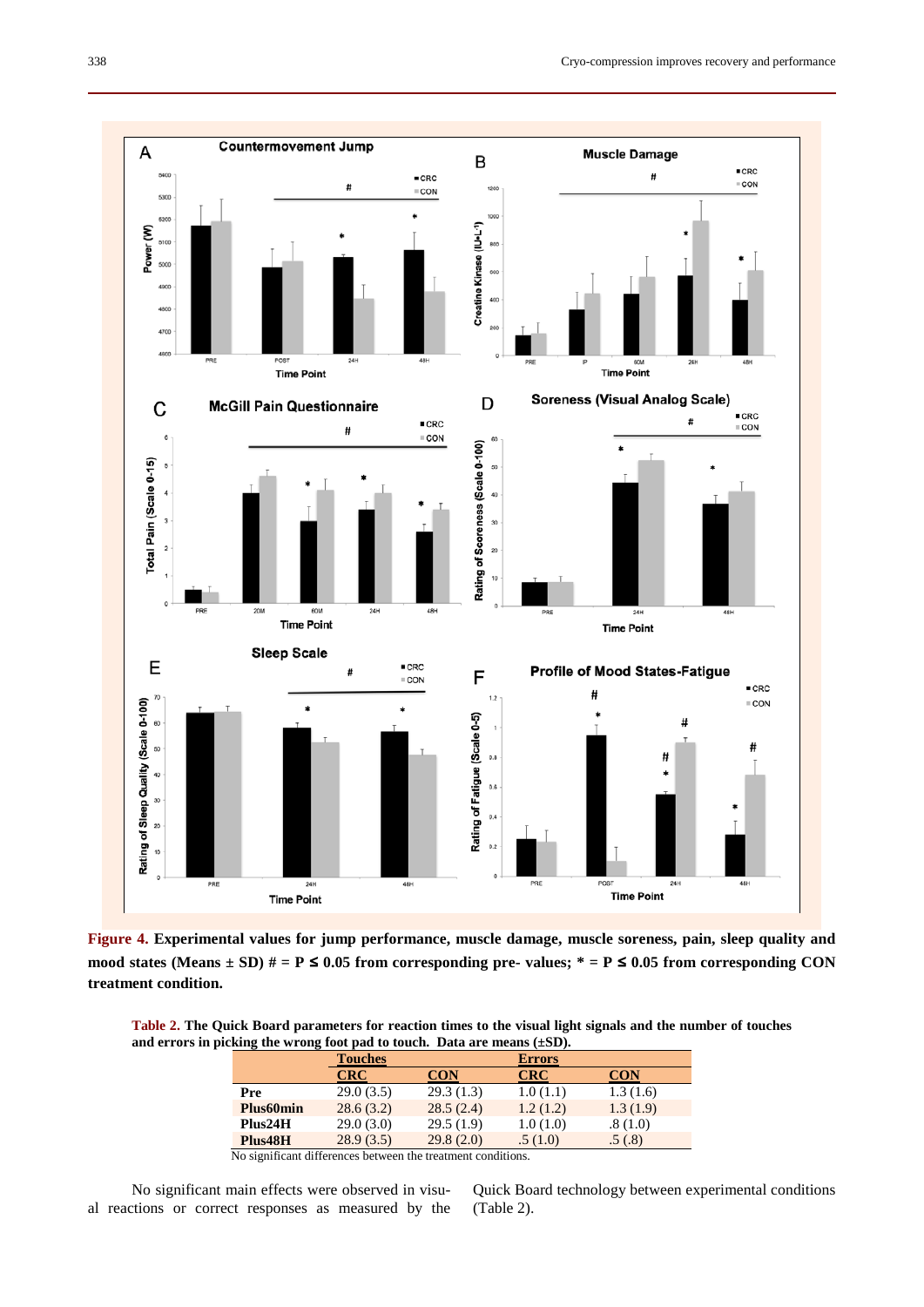# **Discussion**

The primary finding of this study was that using the combination of cold and compression therapy, was an effective method to help recovery from an acute bout of intense resistance exercise. Recovery plays an important role in the type and quality of subsequent workouts and can influence the training progression (Kamandulis et al., 2012). It may also impact the psychological factors related to the ability to engage or continue regular exercise. Thus, the perceptual feeling of pain and soreness may play big roles in exercise recovery that may limit one's ability to train optimally in a training progression needed to achieve performance training goals (Hill et al., 2017).

Participants using the CRC treatment group experienced less soreness than CON group as early as 24 hours after exercise and continued to experience less soreness than CON group 48 hours after the heavy resistance exercise workout. Interestingly, this coincided with the observation that the CRC treatment group also experienced less pain than CON group as early as 60 minutes after exercise and again continued to experience less pain 24 hours and 48 hours after the workout. This may have been mediated by less muscle damage, as measured indirectly using serum creatine kinase concentrations, in the CRC group when compared to the CON group. Ultimately, these factors most likely combined to produce less muscle fatigue in the CRC group than in the CON group from the heavy resistance workout. These effects were observed for the CRC group as early as 24 hours after the exercise session and continued at 48 hour time point. Taken together, cryocompression appears to reduce the less dramatic symptoms of DOMS (delayed onset muscle soreness). Thus in this study the mediating mechanisms appear to be the combination of compression and cooling undertaken simultaneously after a workout. As noted before, cooling may only provide some type of positive perceptual or in essence an analgesic aspect in the recovery process (Hohenauer et al., 2015). Again, muscle damage markers and other measures of recovery have seen few dramatic effects from typical cooling methods (Hohenauer et al., 2015). And while beyond the scope of this study, it points to an attractive hypothesis that cooling with is perceptual analgesic effects concomitant with an effective amount of compression might mediate the outcomes we observed with this combination technology. Interestingly, when compression is used alone in a damage model, initial 24 to 48 hour measurements show significantly elevated pain scores (Kraemer et al., 2001a; 2001b). This is thought to occur due inhibition by the mechanical compression of swelling in the muscle resulting in pushing fluid into the vascular beds to protect sarcolemma membrane integrity (i.e., less muscle fiber damage). Thus the potential importance of cooling as an analgesic may play a vital role in this synergy.

While DOMS is a common term used to describe the perceptual and underlying effects on skeletal muscle, the experimental protocols used and the magnitude of damage was dramatically different from conventional DOMS exercise models (Clarkson and Hubal, 2002; Clarkson and Sayers, 1999; Kraemer et al., 2010c). Such predominately eccentric mediated stressors used in damage protocols would dramatically inhibit normal function for days and reflect a type of nonfunctional overreaching condition. Nevertheless, from the DOMS body of literature, perceptual measures and tissue damage markers play an important role in helping to understand the recovery responses to more conventional exercise stressors. Using that conceptual approach, compression has been shown to be effective in decreasing the magnitude of perceptual and muscle tissue markers with more conventional heavy resistance exercise stress (Kraemer et al., 2010b). Other physiological attributes observe with compression might also enhance the recovery process from enhancing tissue oxygenation (Coza et al., 2012), reduced swelling and inflammation (Kraemer et al., 1998;(Kraemer et al., 2001) and aid in recovery (Goto and Morishima, 2014). Interestingly in this study lower body limb movement and reaction times in response to visual stimuli were not influenced by the CRC intervention. This may be due to the limited range of motion required in the task and the lack of enough skeletal muscle damage to produce severe neurological and contractile deficits in such low power motor control movements.

Per the exercise adherence and continuation of a workout sequence, many of these common characteristics along with fatigue are often reasons people give for why they either stop or are more reluctant to continue exercising regularly (Vanden Auweele et al., 1997). The CRC group experienced less fatigue at 24 hour and 48 hours after exercise. Reducing the magnitude of and time these characteristics last also may contribute to the quality of the workout and enhance the sequencing of different periodized loading patterns thus having an enhanced positive effect on targeted performance outcomes.

The CRC treatment group also reported better sleep quality than CON group at both 24 hours and 48 hours after exercise. The obvious mechanism appears to be that the CON group may have suffered an acute disruption in sleep quality due to the increased soreness, pain, and muscle damage they experienced with the workout which has been observed in soccer athletes as playing an important role in sleep quality (Thorpe and Sunderland, 2012). This appears to be another important finding for using such a simultaneous dual therapeutic intervention after a workout. It is well known that a lack of sleep, even acutely, can negatively affect mood, personality, cognitive and physical performance, and overall health (Orzel-Gryglewska, 2010). Cryocompression may help prevent acute disruptions in sleep resulting from pain and soreness following exercise over a training cycle and be especially important with training load/volume transitions. Cryocompression may also help prevent acute or chronic sleep deprivation of those that experience pain and soreness on a daily basis from such conditions as osteoarthritis even experienced by athletes (Salzmann et al., 2017; Smith et al., 2017).

Interestingly, the CRC treatment group recovered from the decreases in performance resulting from the acute bout of resistance exercise more quickly than CON group. Vertical jump power was higher for CRC treatment group at 24 hours and 48 hours after exercise when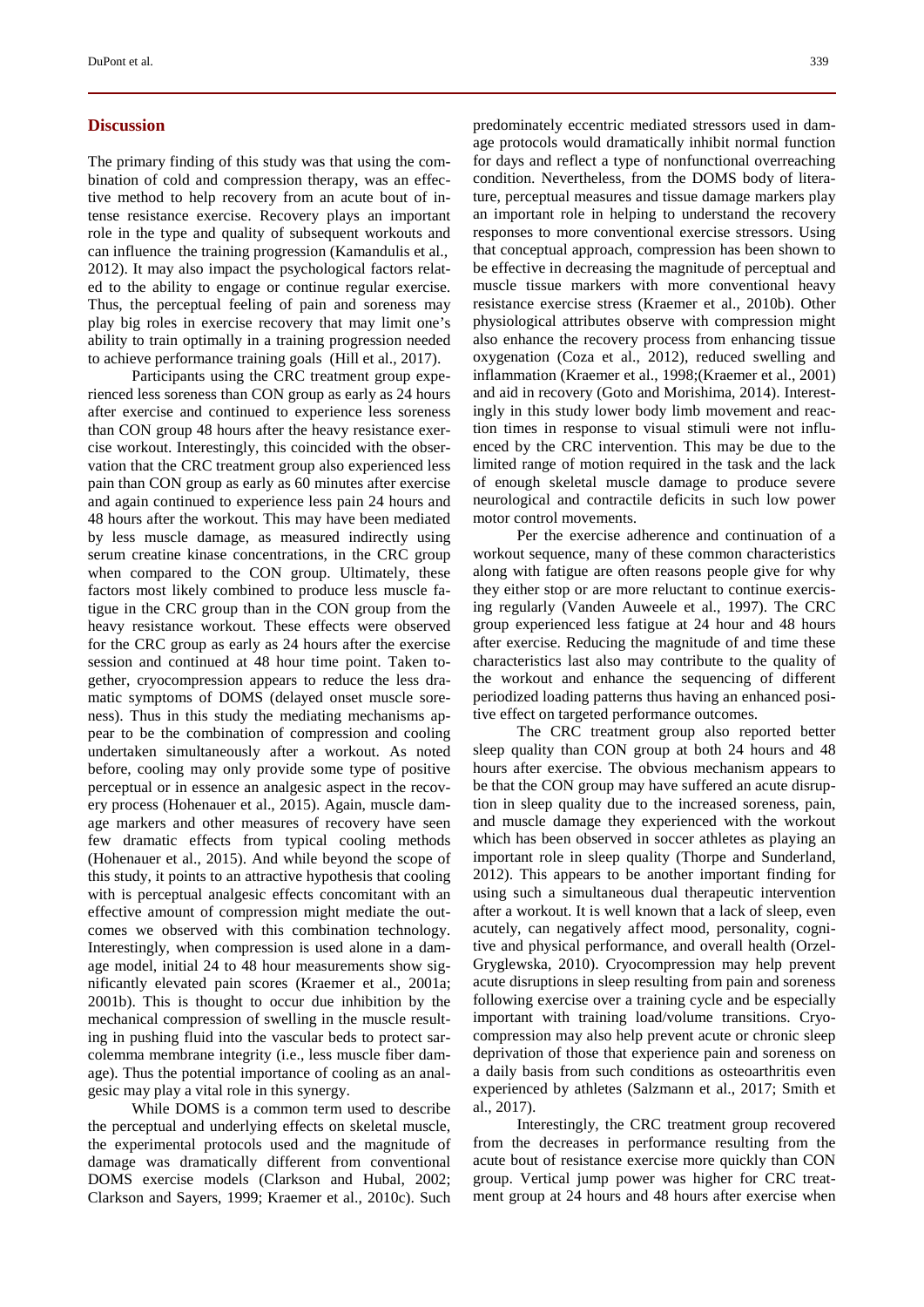compared to the CON group. In fact vertical jump power for CRC treatment group had almost returned to baseline levels 48 hours after the intense heavy resistance exercise workout while CON group's vertical jump power remained far below baseline levels as far as 48 hours after exercise. Compression has been previously shown to improve the recovery of jump performances after resistance exercise (Kraemer et al., 2010b) and after high intensity plyometric exercise (Jakeman et al., 2010b). Interestingly, massage therapy in combination with compression has also been shown to enhance jump power performances (Jakeman et al., 2010a). Therefore, cryocompression can help individuals recover decrements in performance more quickly than rest alone.

# **Conclusion**

In summary, this initial investigation into the use of the combined cryocompression therapeutic modality resulted in an enhanced recovery process in recreationally resistance trained men. The combination of compression and circulating ice cold water was more effective in helping the recovery process from a conventional heavy resistance workout for the lower body musculature than compared to no therapeutic intervention. This initial study now sets up other experimental studies and hypotheses which may partial out the individual roles of each therapeutic modality or modulate their intensities and expand on the exercise stressors (e.g., combination training stressors). Yet, the combined cooling-compression model used in this study appears to have internal validity from prior research as it relates to perceptual and structural aspects of recovery. Finally, cryocompression systems may help people recover more quickly and improve the resilience for more optimal resistance training day to day.

#### **Acknowledgements**

The authors would like to thank all the participants, undergraduate research assistants, research, and support staff that helped with the successful completion of this study.

#### **Declarations of interest**

This was a study of a new technology developed by Aquilo Sports LLC for cryocompression. The study was funded in part by Aquilo Sports, Louisville, KY, USA. The authors outside of the study's grant and technical support have no conflict of interest to report. Paul Spence is the founder, owner, and president of Aquilo Sports. Brek Meuris, Landon Tompkins, and Clayton Usher were employees of Aquilo Sports. These authors were involved in helping to validate the technology and the part of the study that provides technological parameters of the therapeutic modality, prepare technologies for data collection, sizing of the Aquilo cryocompression pants for those participants using this treatment, and assisting with writing the technology aspects of the manuscript once all data analysis was complete, but did not participate in data collection or data analyses.

#### **References**

- Bailey, D.M., Erith, S.J., Griffin, P.J., Dowson, A., Brewer, D.S., Gant, N. and Williams, C. (2007) Influence of cold-water immersion on indices of muscle damage following prolonged intermittent shuttle running. *Journal of Sports Sciences Journal of Sports Sciences* **25,** 1163-1170.
- Brancaccio, P., Lippi, G. and Maffulli, N. (2010) Biochemical markers of muscular damage. *Clinical Chemistry and Laboratory Medicine* **48,** 757-767.
- Clarkson, P.M. and Hubal, M.J. (2002) Exercise-induced muscle

damage in humans. *American Journal of Physical Medicine & Rehabilitation* **81,** S52-69.

- Clarkson, P.M. and Sayers, S.P. (1999) Etiology of exercise-induced muscle damage. *Canadian Journal of Applied Physiology* **24,** 234-248.
- Coza, A., Dunn, J.F., Anderson, B. and Nigg, B.M. (2012) Effects of compression on muscle tissue oxygenation at the onset of exercise. *Journal of Strength and Conditioning Research* **26,** 1631-1637.
- Eston, R. and Peters, D. (1999) Effects of cold water immersion on the symptoms of exercise-induced muscle damage. *Journal of Sports Sciences* **17,** 231-238.
- French, D.N., Thompson, K.G., Garland, S.W., Barnes, C.A., Portas, M.D., Hood, P.E. and Wilkes, G. (2008) The effects of contrast bathing and compression therapy on muscular performance. *Medicine & Science in Sports & Exercise* **40,** 1297-1306.
- Goto, K. and Morishima, T. (2014) Compression garment promotes muscular strength recovery after resistance exercise. *Medicine & Science in Sports & Exercise* **46,** 2265-2270.
- Hill, J., Howatson, G., van Someren, K., Gaze, D., Legg, H., Lineham, J. and Pedlar, C. (2017) Effects of Compression Garment Pressure on Recovery from Strenuous Exercise. *International Journal of Sports Physiology and Performance* 1-22, Jan 04.
- Hohenauer, E., Taeymans, J., Baeyens, J.P., Clarys, P. and Clijsen, R. (2015) The Effect of Post-Exercise Cryotherapy on Recovery Characteristics: A Systematic Review and Meta-Analysis. *PLoS One* **10,** e0139028.
- Hoiness, P.R., Hvaal, K. and Engebretsen, L. (1998) Severe hypothermic injury to the foot and ankle caused by continuous<br>cryocompression therapy. <br> *Knee Surgery, Sports* cryocompression therapy. *Knee Surgery,Sports Traumatology,Arthroscopy* **6,** 253-255.
- Huskisson, E.C. (1974) Measurement of pain. *Lancet* **2,** 1127-31, Nov 9.
- Jakeman, J.R., Byrne, C. and Eston, R.G. (2010a) Efficacy of lower limb compression and combined treatment of manual massage and lower limb compression on symptoms of exercise-induced muscle damage in women. *Journal of Strength and Conditioning Research* **24,** 3157-3165, Nov.
- Jakeman, J.R., Byrne, C. and Eston, R.G. (2010b) Lower limb compression garment improves recovery from exercise-induced muscle damage in young, active females. *European Journal of Applied Physiologyl* **109,** 1137-1144.
- Kamandulis, S., Snieckus, A., Venckunas, T., Aagaard, P., Masiulis, N. and Skurvydas, A. (2012) Rapid increase in training load affects markers of skeletal muscle damage and mechanical performance. *J Strength Cond Res* **26,** 2953-2961.
- Kraemer, W.J., Bush, J.A., Triplett-Mcbride, N.T., Perry Koziris, L., Mangino, L.C., Fry, A.C., McBride, J.M., Johnston, J., Volek, J.S. and Young, C.A. (1998) Compression Garments: Influence on Muscle Fatigue. *Journal of Strength and Conditioning Research* **12,** 211-215.
- Kraemer, W.J., Bush, J.A., Wickham, R.B., Denegar, C.R., Gomez, A.L., Gotshalk, L.A., Duncan, N.D., Volek, J.S., Putukian, M. and Sebastianelli, W.J. (2001a) Influence of compression therapy on symptoms following soft tissue injury from maximal eccentric exercise. *Journal of Orthopaedic & Sports Physical Therapy* **31,** 282-290.
- Kraemer, W.J., Flanagan, S.D., Comstock, B.A., Fragala, M.S., Earp, J.E., Dunn-Lewis, C., Ho, J.Y., Thomas, G.A., Solomon-Hill, G., Penwell, Z.R., Powell, M.D., Wolf, M.R., Volek, J.S., Denegar, C.R. and Maresh, C.M. (2010a) Effects of a whole body compression garment on markers of recovery after a heavy resistance workout in men and women. *Journal of Strength and Conditioning Research* **24,** 804-814.
- Kraemer, W.J., Flanagan, S.D., Comstock, B.A., Fragala, M.S., Earp, J.E., Dunn-Lewis, C., Ho, J.Y., Thomas, G.A., Solomon-Hill, G., Penwell, Z.R., Powell, M.D., Wolf, M.R., Volek, J.S., Denegar, C.R. and Maresh, C.M. (2010b) Effects of a whole body compression garment on markers of recovery after a heavy resistance workout in men and women. *Journal of Strength and Conditioning Research* **24,** 804-814.
- Kraemer, W.J., J.A. Bush, R.B. Wickham, C.R. Denegar, A.L. Gómez, L.A. Gotshalk, N.D. Duncan, J.S. Volek, R.U. Newton, M. Putukian, and W.J. Sebastianelli. (2001b) Continuous compression as an effective therapeutic intervention in treating eccentric- exercise-induced muscle soreness. *Sport Rehabilitation* **10,** 11-23.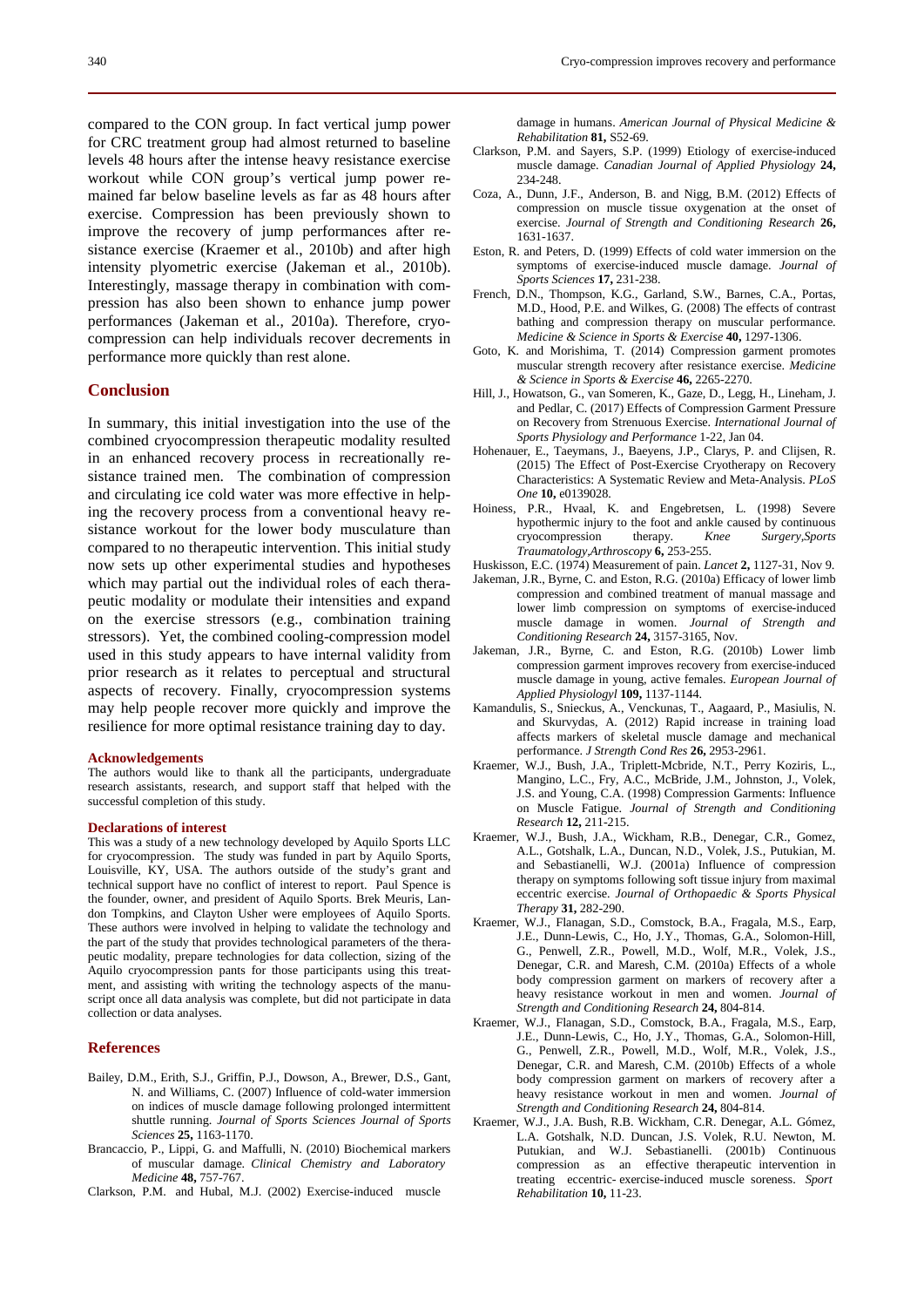- Kraemer, W.J., Joseph, M.F., Volek, J.S., Hoffman, J.R., Ratamess, N.A., Newton, R.U., Fragala, M.S., French, D.N., Rubin, M.A., Scheett, T.P., McGuigan, M.R., Thomas, G.A., Gomez, A.L., Hakkinen, K. and Maresh, C.M. (2010c) Endogenous opioid peptide responses to opioid and anti-inflammatory medications following eccentric exercise-induced muscle damage. *Peptides* **31,** 88-93.
- Lee, I.M., Shiroma, E.J., Lobelo, F., Puska, P., Blair, S.N. and Katzmarzyk, P.T. (2012) Effect of physical inactivity on major non-communicable diseases worldwide: an analysis of burden of disease and life expectancy. *The Lancet* **380,** 219-229.
- MacRae, B., Cotter, J. and Laing, R. (2011) Compression Garments and Exercise: Garment Considerations, Physiology and Performance. *Sports Medicine* **41,** 815-843.
- Melzack, R. (1975) The McGill Pain Questionnaire: major properties and scoring methods. *Pain* **1,** 277-299.
- Orzel-Gryglewska, J. (2010) Consequences of sleep deprivation. *International Journal of Occupational Medicine and Environmental Health* **23,** 95-114.
- Pournot, H., Bieuzen, F., Louis, J., Fillard, J.-R., Barbiche, E., Hausswirth, C. and Lucia, A. (2011) Time-Course of Changes in Inflammatory Response after Whole-Body Cryotherapy Multi Exposures following Severe Exercise. *PLoS ONE* **6,** e22748.
- Salzmann, G.M., Preiss, S., Zenobi-Wong, M., Harder, L.P., Maier, D. and Dvorak, J. (2017) Osteoarthritis in Football. *Cartilage* **8,** 162-172.
- Shacham, S. (1983) A shortened version of the Profile of Mood States. *Journal of Personality Assessment* **47,** 305-306.
- Shim, J., Doan, B.K., Popper, E.M., Rogers, R.A., Bolt, L.R., Robertson, M., Kwon, Y., Newton, R.U. and Kraemer, W.J. (2001) The influence of lower-body compression garments on athletic performance. *Medicine & Science in Sports & Exercise* **33,** S239.
- Smith, M.V., Nepple, J.J., Wright, R.W., Matava, M.J. and Brophy, R.H. (2017) Knee Osteoarthritis Is Associated With Previous Meniscus and Anterior Cruciate Ligament Surgery Among Elite College American Football Athletes. *Sports Health* **9,** 247-251.
- Thorpe, R. and Sunderland, C. (2012) Muscle damage, endocrine, and immune marker response to a soccer match. *Journal of Strength and Conditioning Research* **26,** 2783-2790.
- Vaile, J., Halson, S., Gill, N. and Dawson, B. (2008a) Effect of cold water immersion on repeat cycling performance and thermoregulation in the heat. *Journal of Sports Sciences* **26,** 431-440.
- Vaile, J., Halson, S., Gill, N. and Dawson, B. (2008b) Effect of hydrotherapy on the signs and symptoms of delayed onset muscle soreness. *European Journal of Applied Physiology* **102,** 447-455.
- Vanden Auweele, Y., Rzewnicki, R. and van Mele, V. (1997) Reasons for not exercising and exercise intentions: a study of middleaged sedentary adults. *Jouranl of Sport Sciences***15,** 151-65, Apr.
- Wewers, M.E. and Lowe, N.K. (1990) A critical review of visual analogue scales in the measurement of clinical phenomena. Research in Nursing & Health **13,** 227-236, Aug.

# **Key points**

- The combination of circulatory cooling and compression technology enhances recovery from heavy resistance exercise.
- Sleep quality is enhanced following the use of cyocompression when compared to typical no intervention control conditions following heavy resistance exercise.
- Muscle damage markers, pain and soreness markers are improved with cryocompression when compared to no interventional control conditions following heavy resistance exercise.

# **AUTHOR BIOGRAPHY**

**William H. DUPONT Employment** Doctoral Fellow, The Ohio State University **Degree** M.S. **Research interest** Aging, Neuroscience, and Recovery Processes **Brek J. MEURIS Employment** Research Engineer, Aquilo Sports **Degree** MEng **Research interest** Materials and Systems Engineering **Vincent H. HARDESTY Employment** Graduate Research Assistant The Ohio State University **Degree** B.S. **Research interest** Exercise Physiology and Physical Therapy **Emily C. BARNHART Employment** Graduate Research Assistant The Ohio State University **Degree** B.S. **Research interest** Sports Nutrition, Resistance Training **Landon H. TOMPKINS Employment** Development Engineer, Aquilo Sports **Degree** MEng **Research interest** Co-inventor of the Aquilo cryo-compression therapy system **Morricia J.P. GOLDEN Employment** Research Assistant The Ohio State University **Degree** B.S. **Research interest** Exercise Science **Clayton J. USHER Employment** Field Engineer with Aquilo Sports **Degree**